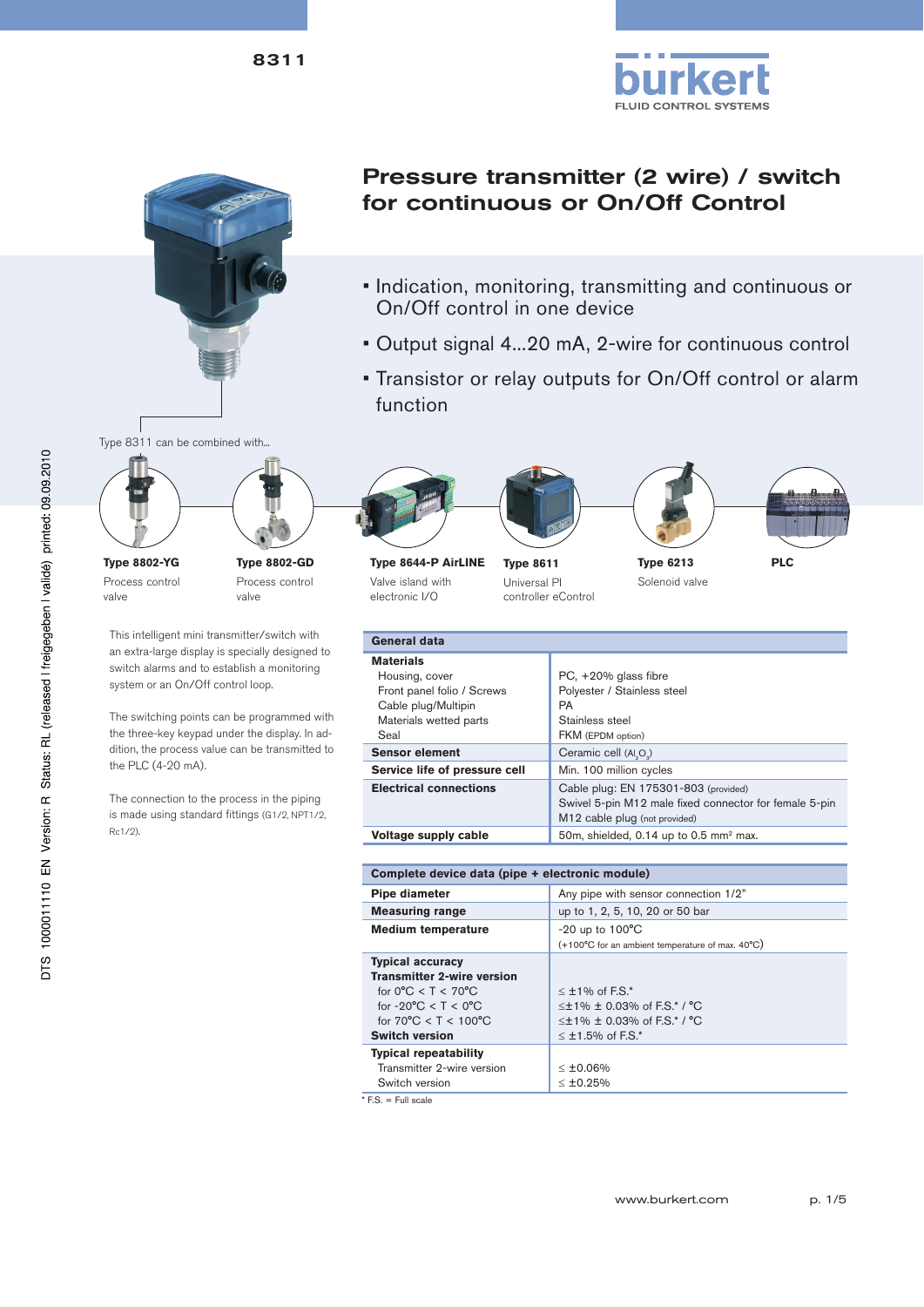| . |  |
|---|--|
|   |  |

| 12-30 V DC, filtered and regulated                                                                                                                                                                                                                                                                      |  |  |  |
|---------------------------------------------------------------------------------------------------------------------------------------------------------------------------------------------------------------------------------------------------------------------------------------------------------|--|--|--|
|                                                                                                                                                                                                                                                                                                         |  |  |  |
| Yes, for power supply and for transistor outputs                                                                                                                                                                                                                                                        |  |  |  |
| $<$ 30 mA (+700 mA max. per transistor output used)<br>< 750 mA (with load - PNP output configuration)<br>< 80 mA (with load - Relay version)                                                                                                                                                           |  |  |  |
| open collector, 2 NPN or 2 PNP, 700 mA max.,<br>NPN: [(V+) minus 0.5 VDC] - 0 VDC<br>PNP: $0.5$ VDC - $(V+)$<br>protected against short circuit<br>4-20 mA, Loop resistance: 800 $\Omega$ at 30 V DC,<br>550 $\Omega$ at 24 V DC, 300 $\Omega$ at 18 V DC<br>(For more details, see instruction manual) |  |  |  |
| open collector, NPN / PNP, 700 mA max.,<br>NPN: 0.2 - 30 VDC; PNP: (V+)<br>protected against short circuit<br>3 A / 250 V AC or 3 A / 30 V DC (relay)                                                                                                                                                   |  |  |  |
| Protected (for power supply and all outputs)                                                                                                                                                                                                                                                            |  |  |  |
|                                                                                                                                                                                                                                                                                                         |  |  |  |
| 0 up to 60°C (operating and storage)                                                                                                                                                                                                                                                                    |  |  |  |
| $\leq$ 80%, non condensated                                                                                                                                                                                                                                                                             |  |  |  |
|                                                                                                                                                                                                                                                                                                         |  |  |  |
| IP65 with connector plug-in                                                                                                                                                                                                                                                                             |  |  |  |
| Transmitter version: EN 50081-1, 61000-6-2<br>Switch version: EN 50081-1,50082-2<br>Transmitter version: FN 61010-1<br>Switch version: EN 61010-1<br>Complying with article 3 of §3 from 97/23/CE directive.*<br>EN 60068-2-6<br>EN 60068-2-27                                                          |  |  |  |
|                                                                                                                                                                                                                                                                                                         |  |  |  |

\* For the 97/23/CE pressure directive, the device can only be used under following conditions (depend on max. pressure, pipe diameter and fluid).

| .                     |                                            |  |  |  |  |
|-----------------------|--------------------------------------------|--|--|--|--|
| <b>Type of fluid</b>  | <b>Conditions</b>                          |  |  |  |  |
| Fluid group 1, §1.3.a | DN25 only                                  |  |  |  |  |
| Fluid group 2, §1.3.a | DN≤32. or<br>DN>32 and PN*DN <1000         |  |  |  |  |
| Fluid group 1, §1.3.b | $DN \leq 25$ . or<br>DN>25 and PN*DN <2000 |  |  |  |  |
| Fluid group 2, §1.3.b | DN<200                                     |  |  |  |  |

## Main features

#### > Display



Large digital display with 8 characters (4 digital and 4 alphanumeric characters)

Bargraph (always activated)

3 keys to go through the menus and program the device

#### Software main features

#### **Switch and transmitter**

- International measuring units
- 10-segment bargraph
- Teach-In for an improved accuracy
- Simulation mode to test the programming of the switching points,
- in dry conditions

#### **Transmitter**

- Simulation mode to test the programming of 4-20 mA output, in dry conditions
- Display and storage of min/max value
- Protection by code against unauthorized access
- Reset function to default parameters
- Alarm output programmable as internal default alarm

#### Working mode of alarm outputs

 - 2 switching modes for the output, either hysteresis or window, inverted or not



- Programmable delay before switching

- Output available as transistor NPN or PNP, relay (up to 3A)

- Outputs can be programmed as internal default alarm.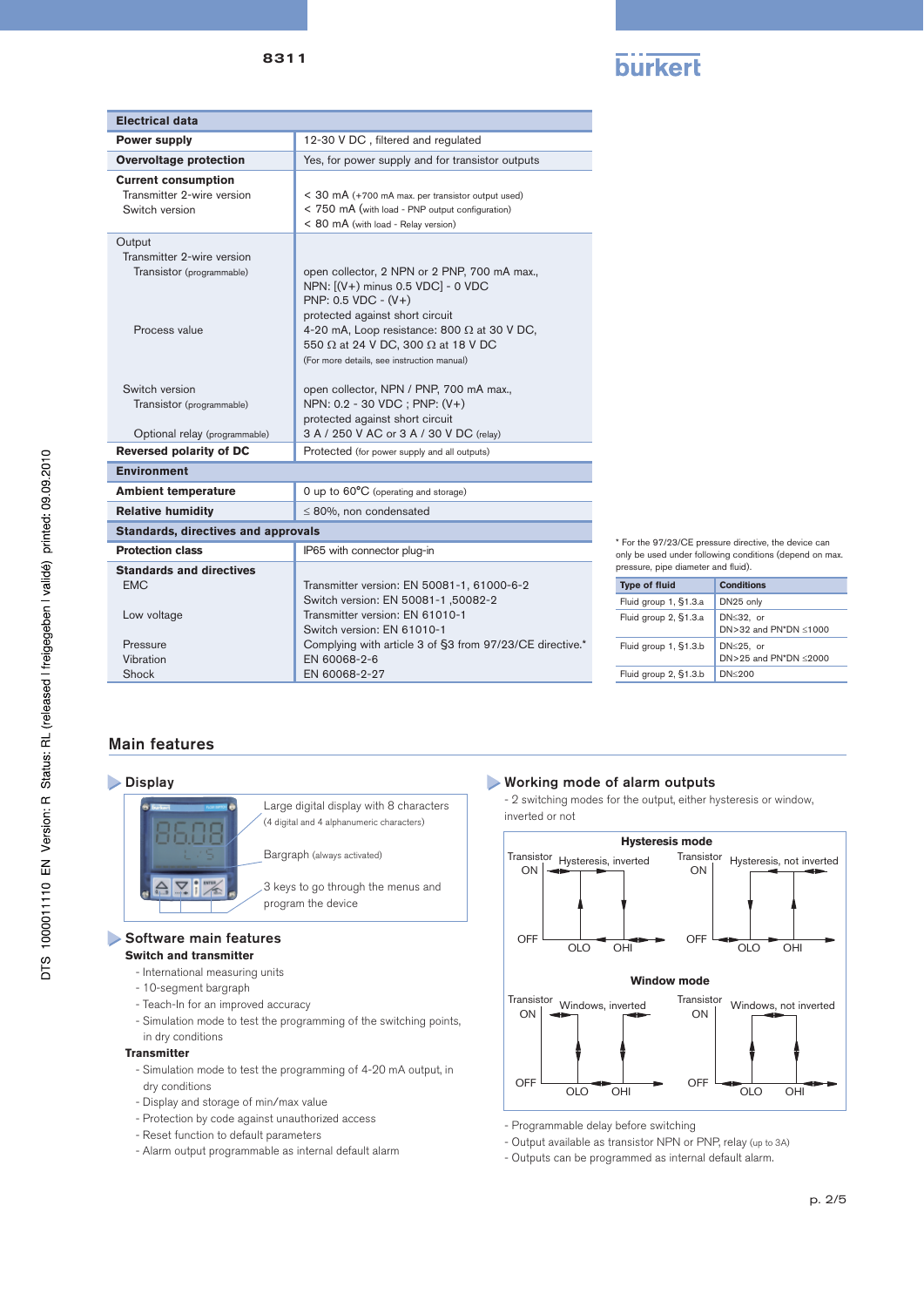

## Dimensions

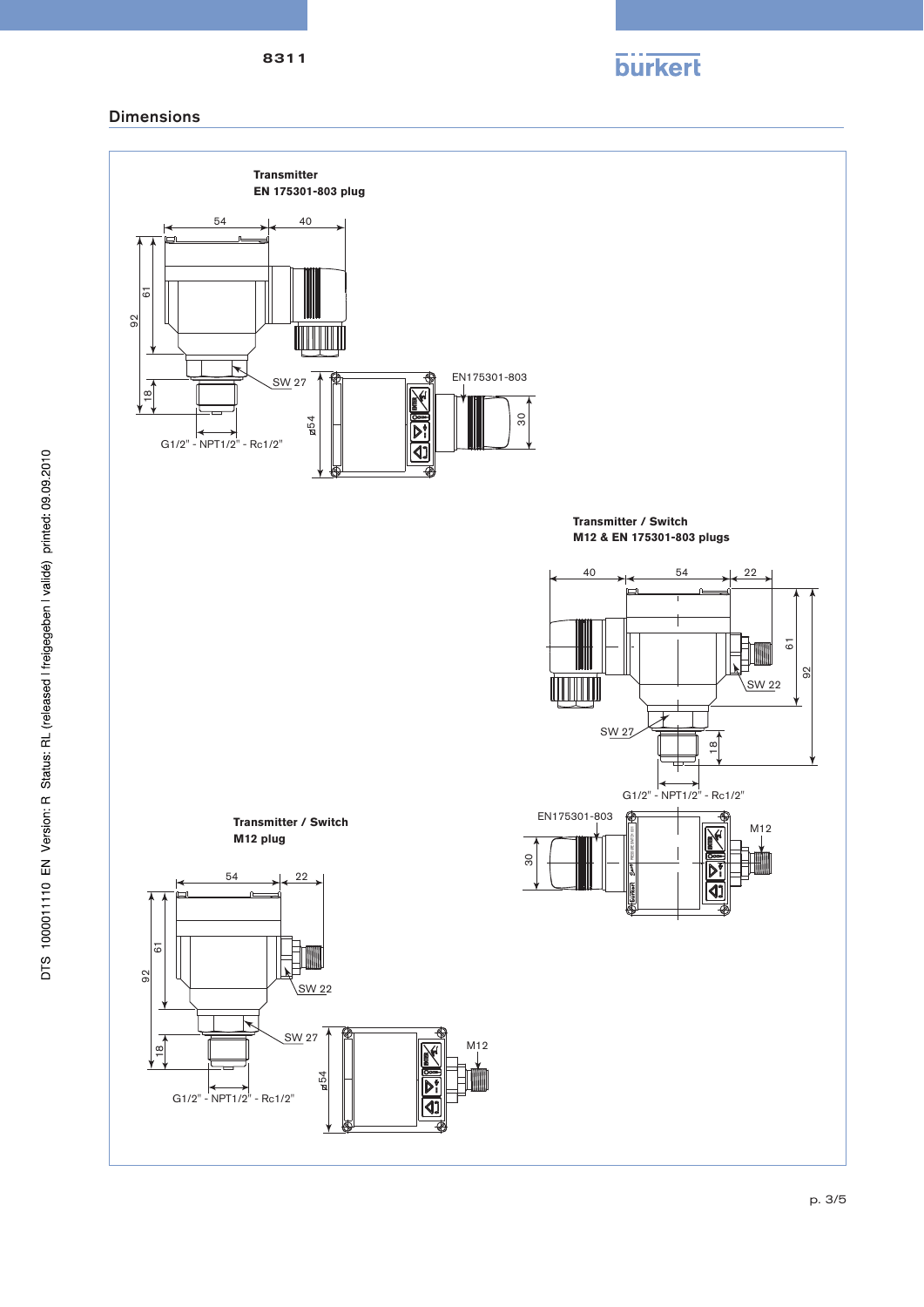# **burkert**

# Ordering chart for Type 8311 (other versions on request)

**Transmitter version**

| range [bar]<br>pressure<br>Nominal                                                                       | max. [bar]<br>Pressure    | pressure<br>[bar]<br><b>Burst</b> | Power<br><b>Supply</b> | Output signal                                   | connection<br>Electrical                    | connection<br>G 1/2"<br>Item no.<br>sensor | connection<br>NPT 1/2"<br>Item no.<br>sensor | connection<br>Item no.<br>1/2"<br>sensor<br>œ |
|----------------------------------------------------------------------------------------------------------|---------------------------|-----------------------------------|------------------------|-------------------------------------------------|---------------------------------------------|--------------------------------------------|----------------------------------------------|-----------------------------------------------|
| $0 - 1$                                                                                                  | $\overline{2}$            | 4                                 | 12 - 30 VDC            | $4 - 20$ mA $+$<br>2 NPN or 2 PNP <sup>1)</sup> | Swivel 5-pin M12 male fixed<br>connector    | 557934                                     | 557 935                                      | on request                                    |
|                                                                                                          |                           |                                   |                        | 4-20 mA                                         | Female cable plug Type 2508*                | 550 350                                    | 557937                                       | on request                                    |
| $0 - 2$                                                                                                  | 4                         | $\overline{7}$                    | 12 - 30 VDC            | $4 - 20$ mA $+$<br>2 NPN or 2 PNP <sup>1)</sup> | Swivel 5-pin M12 male fixed<br>connector    | 444 507                                    | 444 762                                      | 551 739                                       |
|                                                                                                          |                           |                                   |                        | $4-20$ mA                                       | Female cable plug Type 2508*                | 444 635                                    | 444 640                                      | 444 768                                       |
| $0 - 5$                                                                                                  | 10                        | 12                                | 12 - 30 VDC            | $4 - 20$ mA +<br>2 NPN or 2 PNP <sup>1)</sup>   | Swivel 5-pin M12 male fixed<br>connector    | 444 506                                    | 444 763                                      | 551 740                                       |
|                                                                                                          |                           |                                   |                        | 4-20 mA                                         | Female cable plug Type 2508*                | 444 636                                    | 444 641                                      | 444 769                                       |
| $0 - 10$                                                                                                 | 20                        | 25                                | 12 - 30 VDC            | $4 - 20$ mA +<br>2 NPN or 2 PNP <sup>1)</sup>   | Swivel 5-pin M12 male fixed<br>connector    | 444 503                                    | 444 764                                      | 551 741                                       |
|                                                                                                          |                           |                                   |                        | $4-20$ mA                                       | Female cable plug Type 2508*                | 550 338                                    | 444 642                                      | 444 770                                       |
| $0 - 20$                                                                                                 | 40                        | 50                                | 12 - 30 VDC            | $4 - 20$ mA $+$<br>2 NPN or 2 PNP <sup>1)</sup> | Swivel 5-pin M12 male fixed<br>connector    | 444 504                                    | 444 765                                      | 551 742                                       |
|                                                                                                          |                           |                                   |                        | $4-20$ mA                                       | Female cable plug Type 2508*                | 550 339                                    | 444 760                                      | 551 737                                       |
| $0 - 50$                                                                                                 | 100<br>120<br>12 - 30 VDC |                                   |                        | $4 - 20$ mA $+$<br>2 NPN or 2 PNP <sup>1)</sup> | Swivel 5-pin M12 male fixed<br>connector    | 444 505                                    | 444 767                                      | 551 743                                       |
|                                                                                                          |                           |                                   |                        | 4-20 mA                                         | Female cable plug Type 2508*                | 444 637                                    | 444 761                                      | 551 738                                       |
| <sup>1)</sup> PNP standard, can be change in NPN with jumpers on electronic board<br>* Acc. EN175301-803 |                           |                                   |                        |                                                 | Europe / Asia (G / Rc):<br>USA / CDN (NPT): | with cable gland                           | with reduction NPT1/2                        |                                               |

with reduction NPT1/2

| sure range [bar]<br>Nominal pres- | max. [bar]<br>Pressure | pres-<br>sure [bar]<br><b>Burst</b> | Viddns<br>Power | Output signal | connection<br>Electrical                                                | ត<br><b>Di</b><br>sensor<br>1/2"<br>conne<br><b>Item</b><br>O | connection<br>/2"<br><u>o</u><br>sensor<br><b>Item</b><br><b>Tdi</b> | 등<br>connecti<br><u>o</u><br>1/2"<br>sensor<br><b>Item</b><br>œ |
|-----------------------------------|------------------------|-------------------------------------|-----------------|---------------|-------------------------------------------------------------------------|---------------------------------------------------------------|----------------------------------------------------------------------|-----------------------------------------------------------------|
| $0 - 2$                           | 4                      | 7                                   | 12 - 30 VDC     | NPN / PNP     | Swivel 5-pin M12 male fixed connector                                   | 439 908                                                       | 439 916                                                              | 439 912                                                         |
|                                   |                        |                                     |                 | Relay         | Swivel 5-pin M12 male fixed connector +<br>Female cable plug Type 2508* | 439 911                                                       | 439 919                                                              | 439 915                                                         |
| $0 - 5$                           | 10                     | 12                                  | 12 - 30 VDC     | NPN / PNP     | Swivel 5-pin M12 male fixed connector                                   | 439 920                                                       | 439 928                                                              | 439 924                                                         |
|                                   |                        |                                     |                 | Relay         | Swivel 5-pin M12 male fixed connector +<br>Female cable plug Type 2508* | 439 923                                                       | 439 931                                                              | 439 927                                                         |
| $0 - 10$                          | 20                     | 25                                  | 12 - 30 VDC     | NPN / PNP     | Swivel 5-pin M12 male fixed connector                                   | 439 932                                                       | 439 940                                                              | 439 936                                                         |
|                                   |                        |                                     |                 | Relay         | Swivel 5-pin M12 male fixed connector +<br>Female cable plug Type 2508* | 439 935                                                       | 439 943                                                              | 439 939                                                         |
| $0 - 20$                          | 40                     | 50                                  | 12 - 30 VDC     | NPN / PNP     | Swivel 5-pin M12 male fixed connector                                   | 439 944                                                       | 439 952                                                              | 439 948                                                         |
|                                   |                        |                                     |                 | Relay         | Swivel 5-pin M12 male fixed connector +<br>Female cable plug Type 2508* | 439 947                                                       | 439 955                                                              | 439 951                                                         |
| $0 - 50$                          | 100                    | 120                                 | 12 - 30 VDC     | NPN / PNP     | Swivel 5-pin M12 male fixed connector                                   | 439 956                                                       | 439 964                                                              | 439 960                                                         |
|                                   |                        |                                     |                 | Relay         | Swivel 5-pin M12 male fixed connector +<br>Female cable plug Type 2508* | 439 959                                                       | 439 967                                                              | 439 963                                                         |

\* Acc. EN175301-803 Europe / Asia (G / Rc) : with cable gland with NPT1/2 reduction